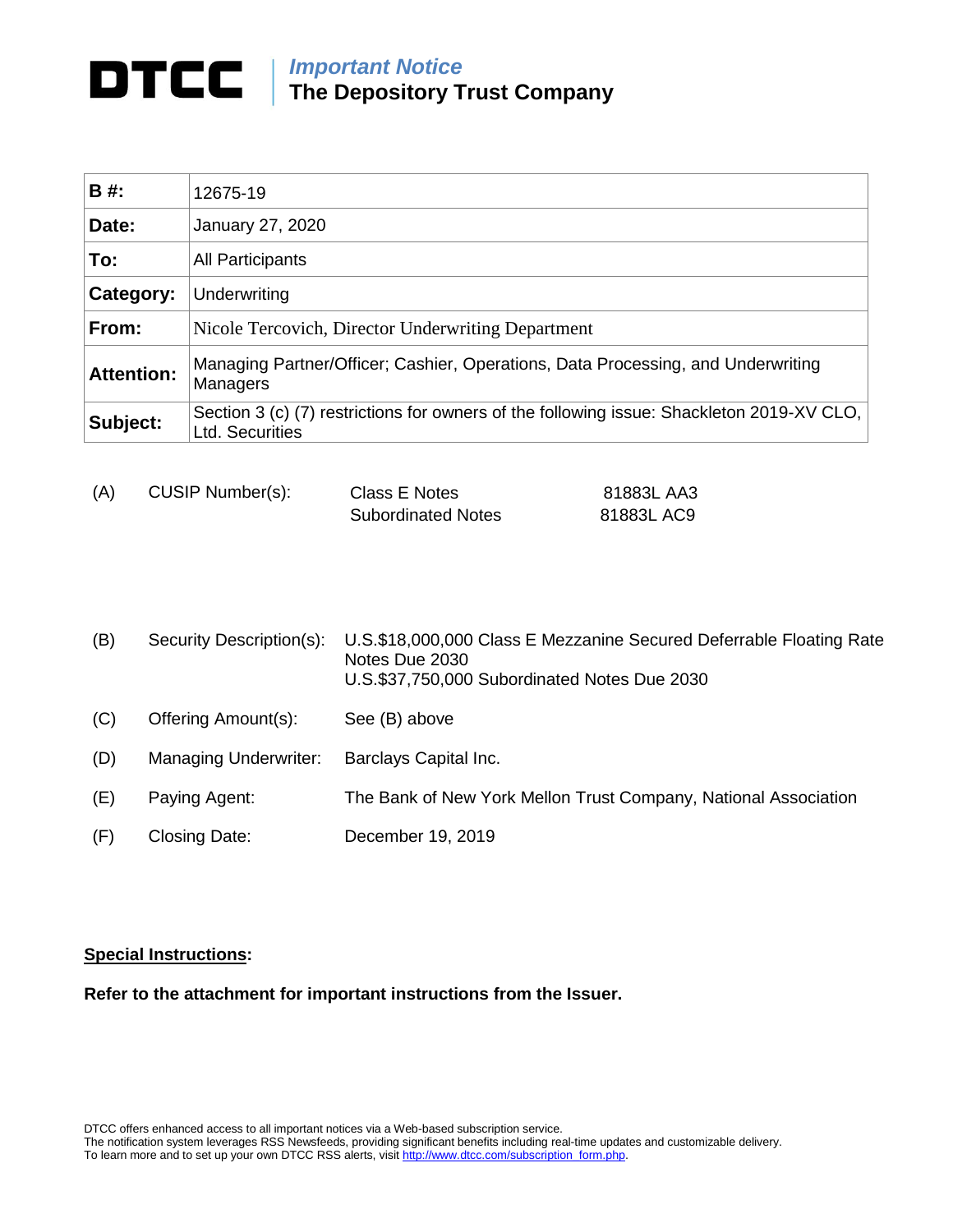## **Shackleton 2019-XV CLO, Ltd.**

c/o Walkers Fiduciary Limited Cayman Corporate Centre 27 Hospital Road Grand Cayman, KY1-9008 Cayman Islands

| Class E Notes             | 81883L AA3 |
|---------------------------|------------|
| <b>Subordinated Notes</b> | 81883L AC9 |

The Issuer and the Managing Underwriter referred to above are putting Participants on notice that they are required to follow these purchase and transfer restrictions with regard to the above referenced securities.

In order to qualify for the exemption provided by Section 3(c)(7) under the Investment Company Act of 1940, as amended (the "Investment Company Act"), and the exemption provided by Rule 144A under the Securities Act of 1933, as amended (the "Securities Act"), offers, sales and resales of the Class E Mezzanine Secured Deferrable Floating Rate Notes Due 2030 (the "Class E Notes") and the Subordinated Notes Due 2030 (the "Subordinated Notes" and together with the Class E Notes, the "Securities") within the United States or to U.S. Persons may only be made in minimum denominations of \$250,000 (or other applicable authorized denomination pursuant to the Indenture) to "qualified institutional buyers" ("QIBs") within the meaning of Rule 144A that are also "qualified purchasers" ("QPs") within the meaning of Section 2(a)(51)(A) of the Investment Company Act, unless otherwise permitted by the Indenture. Each purchaser of Securities (1) represents to and agrees with the Issuer and the Managing Underwriter that (A) (i) the purchaser is a QIB who is a QP (a "QIB/QP"); (ii) the purchaser is not a broker-dealer which owns and invests on a discretionary basis less than \$25 million in securities of unaffiliated issuers; (iii) the purchaser is not a participant-directed employee plan, such as a 401(k) plan; (iv) the QIB/QP is acting for its own account, or the account of another QIB/QP; (v) the purchaser is not formed for the purpose of investing in the Issuer; (vi) the purchaser, and each account for which it is purchasing, will hold and transfer at least the minimum denomination of Securities; (vii) the purchaser understands that the Issuer may receive a list of participants holding positions in its securities from one or more book-entry depositaries; and (viii) the purchaser will provide notice of the transfer restrictions to any subsequent transferees; or (B) it is not a U.S. Person and is purchasing the Securities outside the United States and (2) acknowledges that the Issuer has not been registered under the Investment Company Act and the Securities have not been registered under the Securities Act and represents to and agrees with the Issuer and the Managing Underwriter that, for so long as the Securities are outstanding, unless otherwise permitted by the Indenture, it will not offer, resell, pledge or otherwise transfer the Securities in the United States or to a U.S. Person except to a QIB that is also a QP in a transaction meeting the requirements of Rule 144A. Each purchaser further understands that the Securities will bear a legend with respect to such transfer restrictions. See "Transfer Restrictions" in the Shackleton 2019-XV CLO, Ltd. Offering Circular.

The charter, bylaws, organizational documents or securities issuance documents of the Issuer provide that the Issuer will have the right to (i) require any holder of Securities that is a U.S. Person who is determined not to be both a QIB and a QP to sell the Securities to a QIB that is also a QP, except as otherwise provided in the Indenture, or (ii) sell such Securities to a purchaser selected by the Issuer. In addition, the Issuer has the right to refuse to register or otherwise honor a transfer of Securities to a proposed transferee that is a U.S. Person who is not both a QIB and a QP, except as otherwise provided in the Indenture. As used herein, the terms "United States" and "U.S. Person" have the meanings given such terms in Regulation S under the Securities Act.